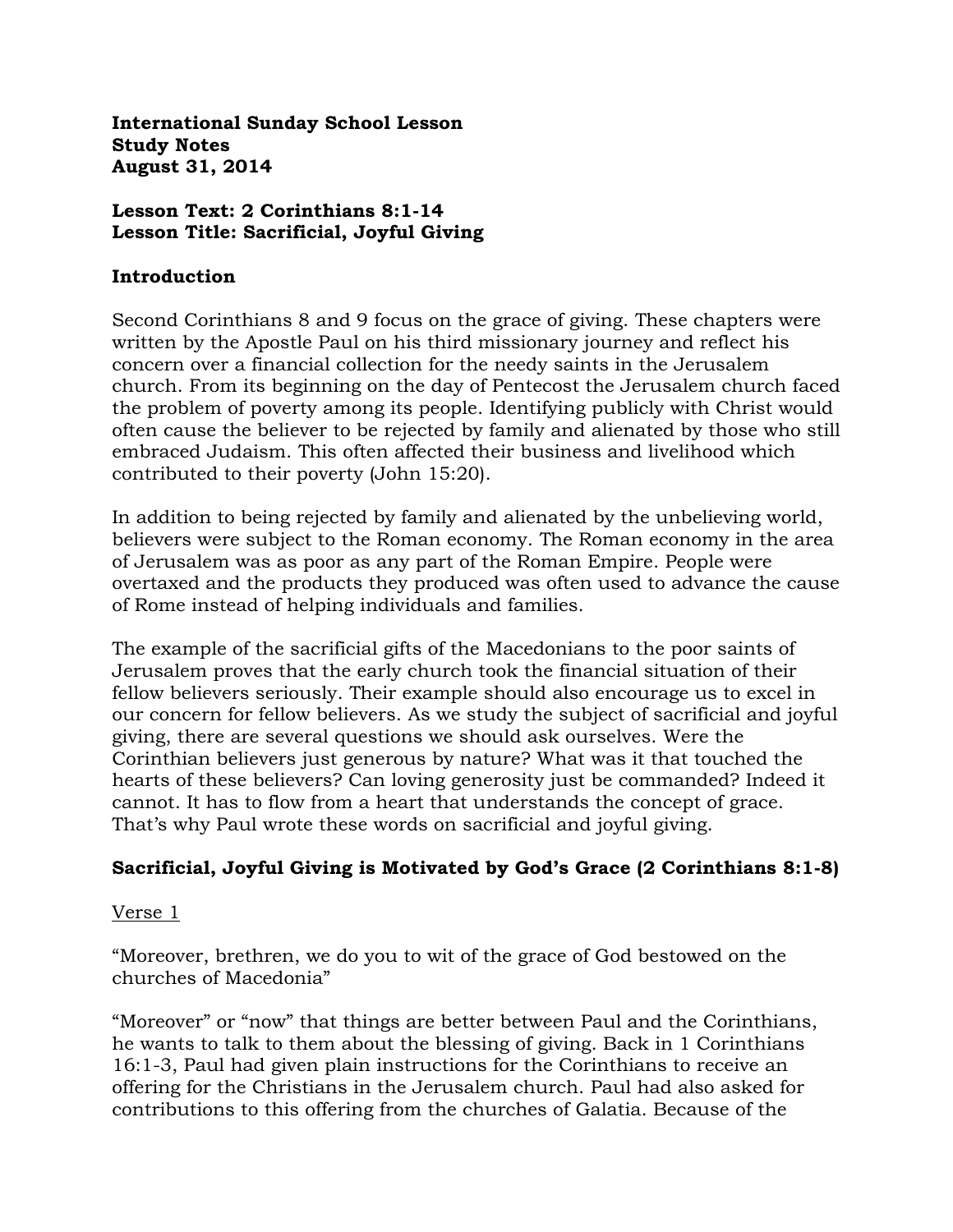strained relationship between Paul and the Corinthians this offering had not been completed. It is now time to complete the offering.

Paul begins by telling the "brethren" or brothers and sisters in Christ at Corinth about "the grace of God bestowed on the churches of Macedonia." Although Paul is calling upon the Corinthians to complete their offering to the Jerusalem believers, he begins by telling them about the "grace of God bestowed on the churches of Macedonia." "Grace" is the Greek word *charis.*  "Grace" is used throughout this section in its usual meaning of "divine favor to those who do not deserve it."

"We do you to wit" means "we make known to you." The "grace of God" is a reference to the "merciful loving kindness of the Lord." The "churches of Macedonia" is a reference to Philippi, Thessalonica, and Berea (Acts 16-17). Paul wanted the Corinthians to know that through the generosity of "the churches of Macedonia" God had blessed them and those to whom they gave. Paul's emphasis is not on what the "churches of Macedonia gave" but rather that they were recipients of "the grace of God" which was the basis for their giving.

## Verse 2

"How that in a great trial of affliction the abundance of their joy and their deep poverty abounded unto the riches of their liberality."

Paul makes it clear that it was not out of their prosperity that the churches of Macedonia gave their generous offering. Some "great trial of affliction" or severe test had come on these churches and they had been reduced to "deep poverty." But in the midst of their "affliction" they found "joy" and "liberality." Paul is saying if the believers in the churches of Macedonia can give so joyfully and liberally while in the midst of affliction, surely the Corinthians can do equally as well.

The churches of Macedonia were giving sacrificially. In other words, it cost them something. Doctor J.H. Jowett, British preacher and author has said, "Ministry that costs nothing accomplishes nothing." Most of what Christians give today is far from sacrificial. Sacrificial giving is giving when it affects the way you live. Sacrificial giving is the only giving that comes from the joy of knowing Jesus and results in more joy in giving because we know Jesus.

#### Verse 3-4

"For to their power, I bear record, yea, and beyond their power they were willing of themselves; Praying us with much intreaty that we would receive the gift, and take upon us the fellowship of the ministering to the saints."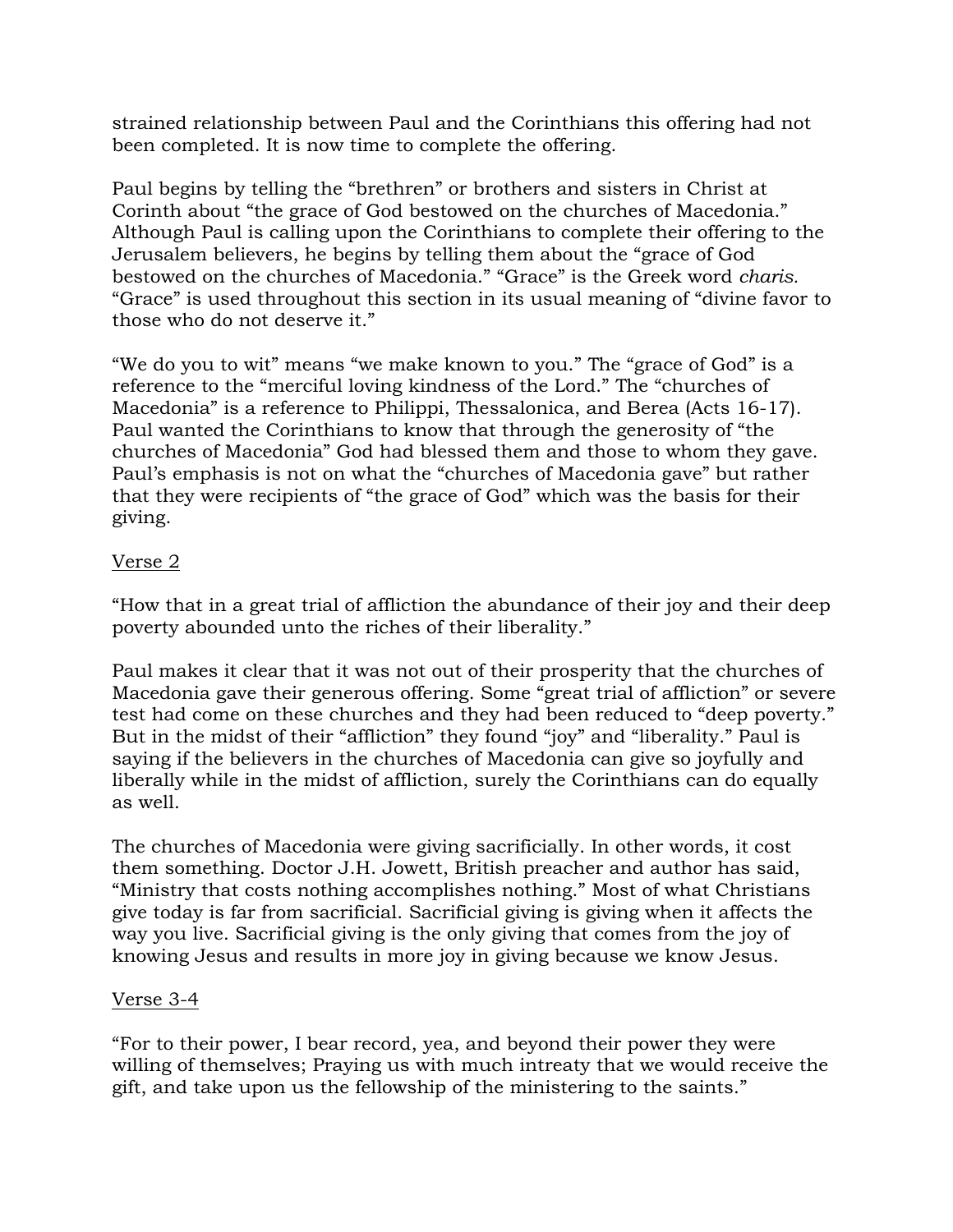Paul's words in these verses make it clear that the giving of the churches of Macedonia came from what was *within* rather than *outward* compulsion. "For to the power" or to their credit, "I bear record," or testify, that they gave "willing of themselves." They gave beyond their "power" or ability. In addition to their giving willingly of themselves, they took the initiative in pleading with Paul to take their offering as a token of their fellowship and love for the saints in Jerusalem. Their giving was not only *sacrificial*, it was *spontaneous*. Paul did not beg them or promise them if they would plant a "seed" in the church of Jerusalem that God would double their money! They wanted to give and they urged Paul to take it to the "saints" in Jerusalem.

What a powerful example the churches of Macedonia were to the Corinthians and to the church today! Oh how desperately we need a revival and a renewal of purpose and passion in this matter of giving.

### Verse 5

"And this they did, not as we hoped, but first gave their own selves to the Lord, and unto us by the will of God."

This story just gets more wonderful. Before the churches of Macedonia gave a dime, they "first gave their own selves to the Lord, and unto us by the will of God." Please don't miss this truth! What they gave *outwardly* was directly a result of their complete self-surrender to the "Lord." Give is not about what you have. Giving is about WHO you have within!

There is a kind of giving in this world that has nothing to do with Jesus. It is just social giving because you feel sympathetic towards a cause. Christian giving is giving that comes from a commitment to Jesus Christ. The word "first" is the Greek word *proton*, meaning "first in time or place." It means that the Lord had prior claim on them *personally* before He had claim on them *financially*.

"And unto us by the will of God" means the believers in the churches of Macedonia had not only dedicated themselves to the Lord, they had also placed themselves completely in the Apostle Paul's hands for service to the Lord. Giving would be so much more joyful and generous if those who gave were "first" surrendered completely to the Lord and submissive to the spiritual leadership of the church.

#### Verse 6

"Insomuch that we desired Titus, that as he had begun, so he would also finish in you the same grace also."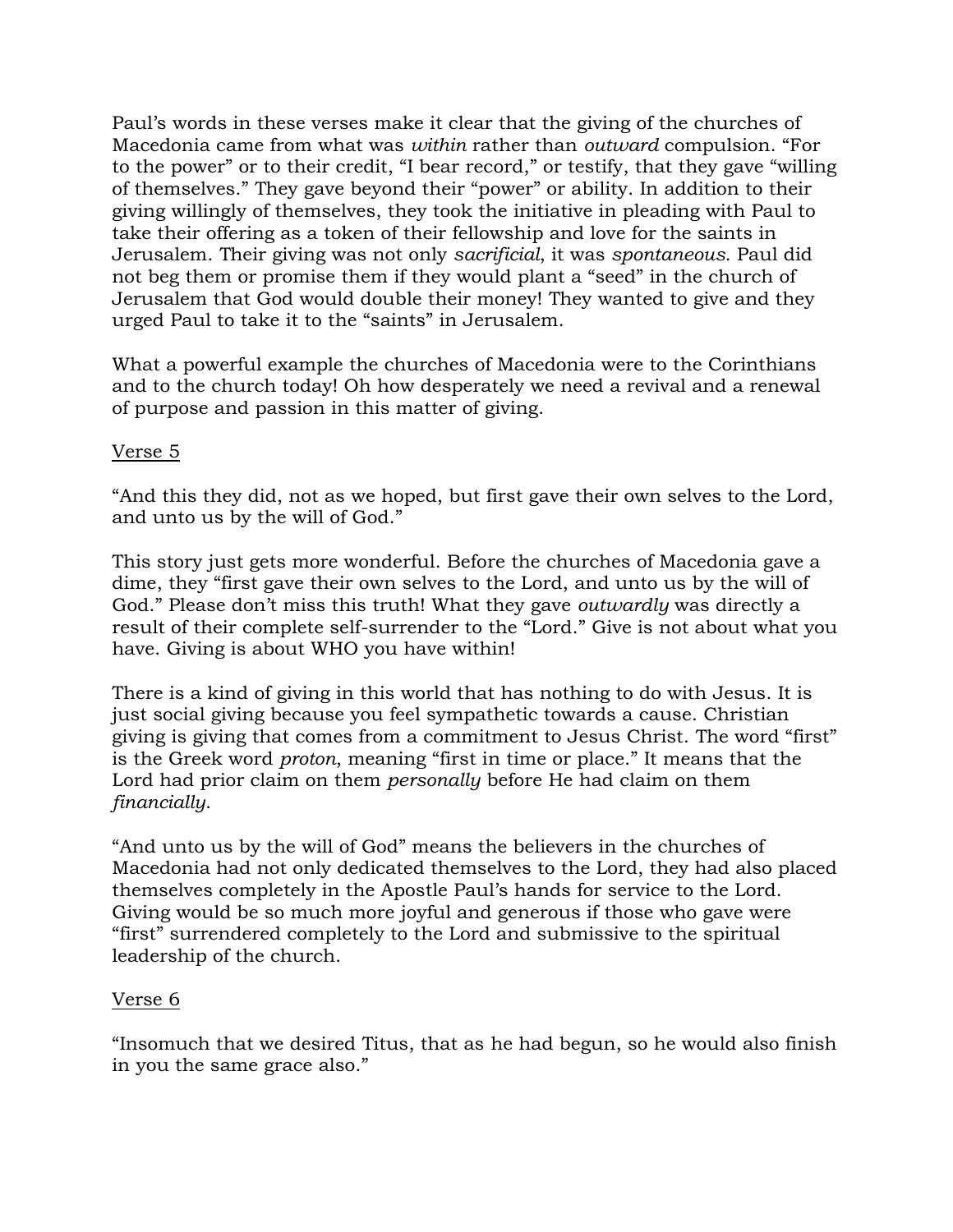"Insomuch" or because of the encouraging example of the churches of Macedonia, Paul "desired Titus" to make a second visit to Corinth and help finish receiving this special offering for the Jerusalem saints. "Desired" means "urged." Paul urged "Titus" to come and finish the offering in the "same grace" or same spirit in which the Macedonian churches had given. Paul was anxious to see the Corinthians give in the same manner as had the Macedonia churches.

## Verse 7

"Therefore, as ye abound in every thing, in faith, and utterance, and knowledge, and in all diligence, and in your love to us, see that ye abound in this grace also."

The word "abound" appears twice in this verse. The word means "to exceed or go above." Commenting on this verse, Doctor Oliver B. Greene writes, "The Apostle Paul always commended believers wherever possible, with sincerity and truth." The Corinthians had their faults but they also had their virtues. They had exceeded "in faith, and utterance, and knowledge, and in all diligence" and "in their love for Paul."

"Faith" is trusting God. "Utterance" is the Greek word *logos*, meaning "word." Paul is saying the Corinthians had the "word" of God which relates to doctrine. "Knowledge" means they exceeded in the ability to understand the doctrine they had. "Diligence" means "spiritual passion." The activities of the Christian life had been carried out with a diligence to learn. And, in spite of all the differences Paul and the Corinthians had, they abounded "in your love to us" or, in the love Paul inspired in them.

Since they "exceeded" in all those areas there is no reason they can't "abound in this grace" of giving "also." Paul is exhorting them to go beyond the norm and exceed in this matter of giving. Why do Christians for the most part accept a preacher's plea for holy living and faithfulness and immediately throw up a red flag when he exhorts them to give? If we believe in proving our relationship to Christ in our *living* then we should prove it also in our *giving*.

## Verse 8

"I speak not by commandment, but by occasion of the forwardness of others, and to prove the sincerity of your love."

Paul is not commanding the Corinthians to give because he has no authority over their finances or property. "But by occasion of the forwardness of others" means he gave them the example of the Macedonian churches to show them what happens when believers truly give out of a right relationship with the Lord and a joyful heart.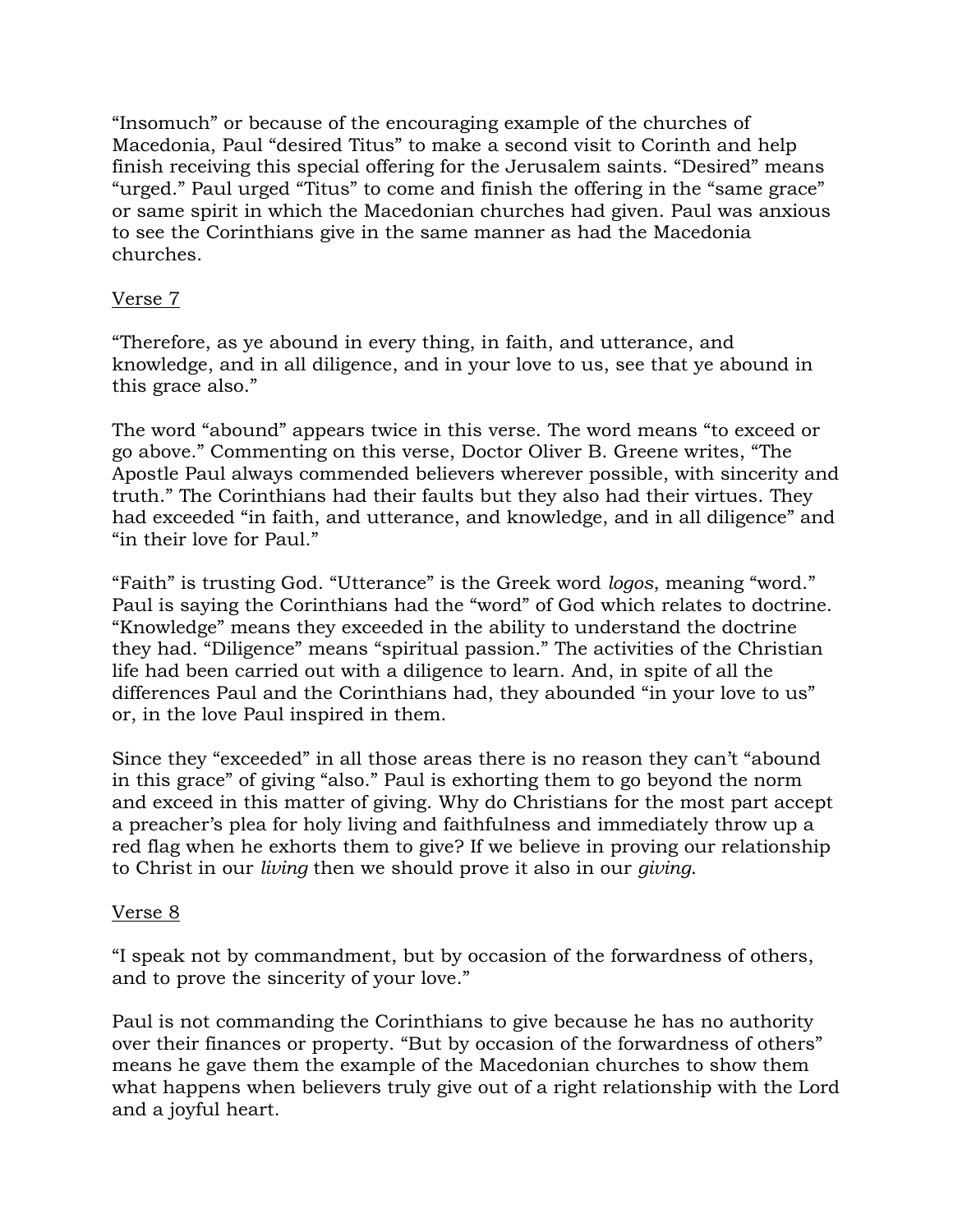When Paul says, "And to prove the sincerity of your love" he does not make it clear whether he talking about them proving their love to the Lord, to Paul, or to the saints in Jerusalem. It really doesn't matter because Christianity is "love." Whether it is "love" to God, to our God-given leadership, or to those in need, "sincere" love is a giving and sacrificial love. Paul will illustrate that in verse 9.

# **Sacrificial, Joyful Giving is Illustrated in God's Son (2 Corinthians 8:9)**

## Verse 9

"For ye know the grace of our Lord Jesus Christ, that, though he was rich, yet for your sakes he became poor, that ye through his poverty might be rich."

Paul always illustrated his teaching by referencing the life of Jesus. Here, Paul gives the gospel in a sentence laying a foundation for Christian giving. Paul connects the duty of liberal giving to the fact that the Lord Jesus was willing to become poor that He might give salvation to others. Again, Paul uses the word "grace" focusing on the "Lord Jesus Christ" giving sinners what they did not deserve, love and forgiveness.

When Paul said, "though he was rich, yet for your sakes he became poor," he was referencing the riches of Christ's heavenly existence, which included equality with God the Father and being in the form of God (Philippians 2:6). As a voluntary act on His part, Christ "became poor," or, entered into a state of poverty when He took upon Himself human flesh. This "poverty" to which Paul refers is the earthly fleshly body in which Christ tabernacle while here on earth.

Jesus Christ was God in the flesh (John 1:1-3, 14) and Creator of all things (Colossians 1:16-17). He possessed all things, yet He was willing to leave His exalted position with the Father in order that sinners "might be rich." Through faith in Christ's saving work on the Cross of Calvary, all who trust Him become spiritually "rich." The word "rich" means "abundantly supplied" (Ephesians 1:3).

The actions of Jesus Paul has just described were completely selfless with the supreme object of enriching others. And that is the way the Macedonian churches had given and that is the way Paul wanted the Corinthians to give and that is the way that believers today should give. If you want to know how to give, look to Jesus!

## **Sacrificial, Joyful Giving is Encouraged among God's People (2 Corinthians 8:10-14)**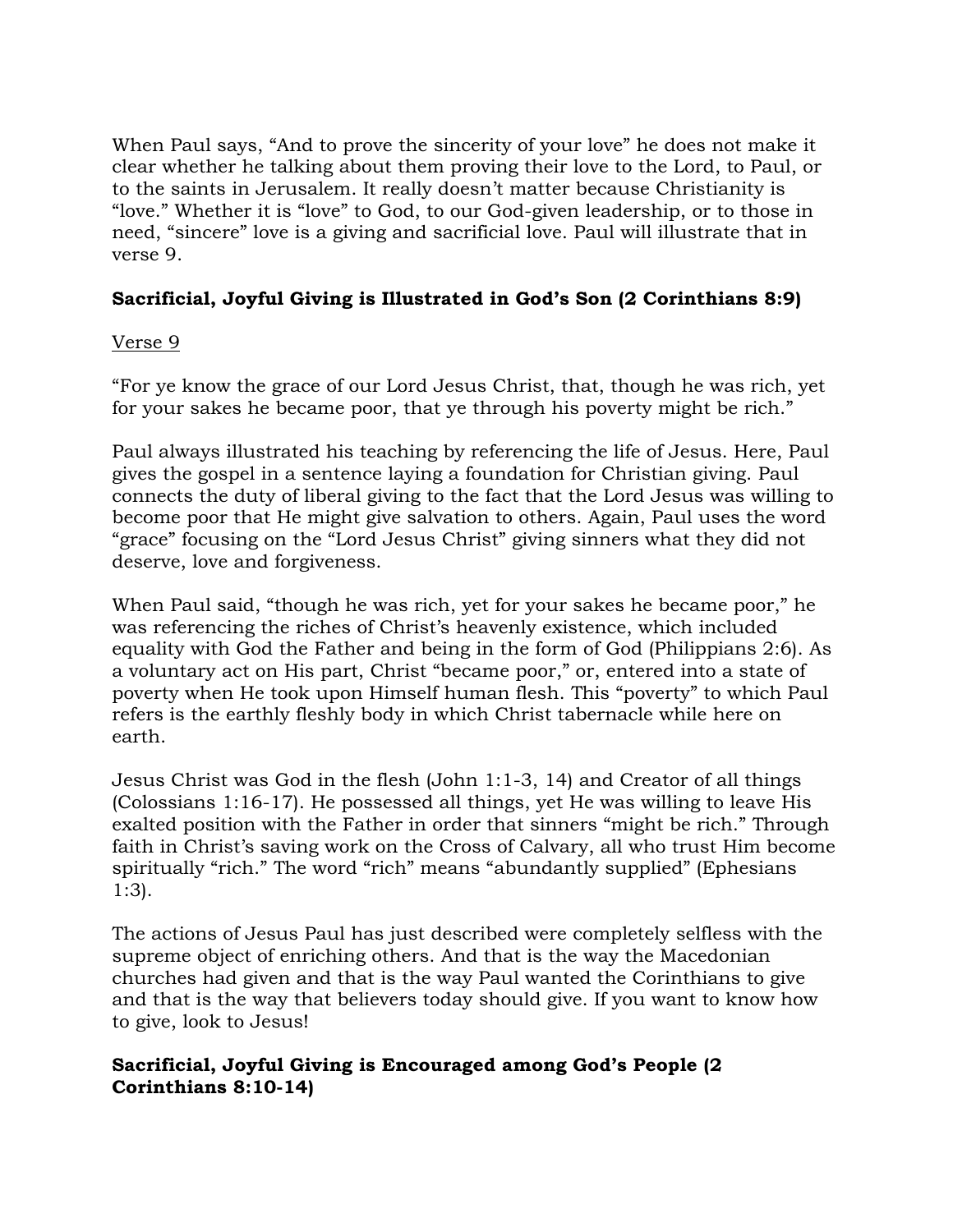Having shared the example of the giving of the churches of Macedonia sacrificial giving, and also the sacrificial giving of the Lord Jesus Christ, Paul now encourages the Corinthians to step up to the plate and do the right thing in regard to their giving.

### Verse 10

"And herein I give my advice: for this is expedient for you, who have begun before, not only to do, but also to be forward a year ago."

"And herein" means "in this matter." "I give my advice" refers to the counsel or judgment Paul is sharing with the Corinthians "in this matter" of the offering for the saints at Jerusalem. "Expedient" means "this benefits you."

The Corinthians had dropped the ball somewhere along the way in regard to the offering for the saints at Jerusalem. That is the meaning of the words "begun before." "To be forward a year ago" seems to indicate that a year had past and the offering was still not complete. What a challenge these words should be to all of us in regard to our giving. Sometimes the integrity of our giving can be compromised simply because of delay.

The Bible says, *"When thou vowest a vow unto God, defer not to pay it; for he hath no pleasure in fools: pay that which thou hast vowed. Better is it that thou shouldest not vow, than that thou shouldest vow and not pay. Suffer not thy mouth to cause thy flesh to sin; neither say thou before the angel, that it was an error: wherefore should God be angry at thy voice, and destroy the work of thine hands"* (Ecclesiastes 5:4-6). Giving was serious to the early church and it should be with us. Giving goes deeper than just an offering to someone in need. It is about integrity, discipline, common sense, faith, and keeping your word. The Corinthians had promised to send and offering to Jerusalem and twelve months had passed and no offering. Paul said, "It's to your advantage to finish what you started."

## Verse 11

"Now therefore perform the doing of it; that as there was a readiness to will, so there may be a performance also out of that which ye have."

The Corinthians had "a readiness to will." That means they were all for giving the offering and helping their brothers and sisters in Christ. Paul encourages them to have the same excitement now they had when they started. Paul is looking for "a performance also out of that which ye have." In other words, do what you promised out of what you have the ability to do. It's great to have a heart that wants to give and plans to give but at some point that which is in the heart must show up in the offering plate!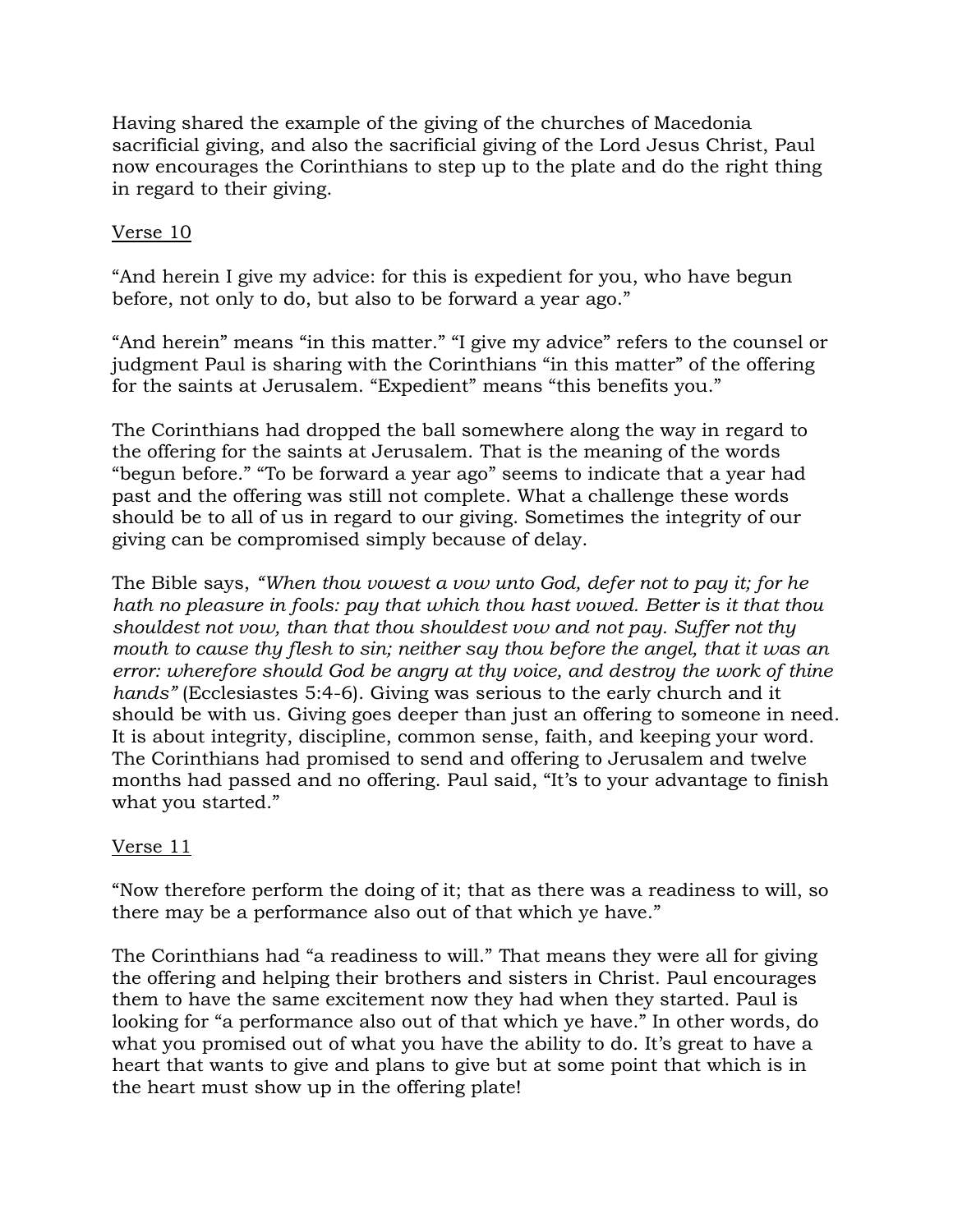### Verse 12

"For if there be first a willing mind, it is accepted according to that a man hath, and not according to that he hath not."

This matter of purpose and intent in our giving cannot be overstated. "For if there be first a willing mind" is literally "if willingness and readiness is present." It means the mind and heart is willing and ready to give. If that is the case, then what is given "is accepted according to that a man hath, and not according to that he hath not." If the heart is in the offering, that offering will be accepted by God not matter the amount of the offering.

There are many people who give simply to sooth their conscience. Others give in order to receive a tax deduction. God is not please with that type of giving. The Bible says, *"But to do good and to communicate forget not: for with such sacrifices God is well pleased"* (Hebrews 13:16). Commenting on this verse, Doctor Stephen F. Olford writes, "If the clear intention to give is already in the heart the amount of the offering is of secondary importance."

*Illus. You may have heard people say, "I would give more if I had more." That is not true. Giving is not based on what you have. It is based on what your heart desires to give and the sacrifice you make in giving. Think about that truth!*

#### Verse 13-14

"For I mean not that other men be eased, and ye burdened: But by an equality, that now at this time your abundance may be a supply for their want, that their abundance also may be a supply for your want: that there may be equality:"

Paul didn't want the Corinthians to put themselves in a bad financial situation by giving to the brethren in Jerusalem. He didn't want them to be "burdened" while the brethren in Jerusalem were "eased." It was true that the Corinthian's were able to give more than some other churches. However, by no means did Paul expect them to bear the whole financial load.

"By by an equality" or by sharing and sharing alike, you are able to help the brethren at Jerusalem "at this time" and maybe someday in the future if you have a need "their abundance also may be a supply for your want." Paul is not saying that the Corinthians should give in order to expect the brethren in Jerusalem to someday pay them back. What he is saying is that giving is based on equality.

Paul is telling the Corinthians and us that giving is to be done on just and equal principles. No believer has a right to enjoy this world's goods while his brother is in need. In other words, the believers in Jerusalem shouldn't sit on